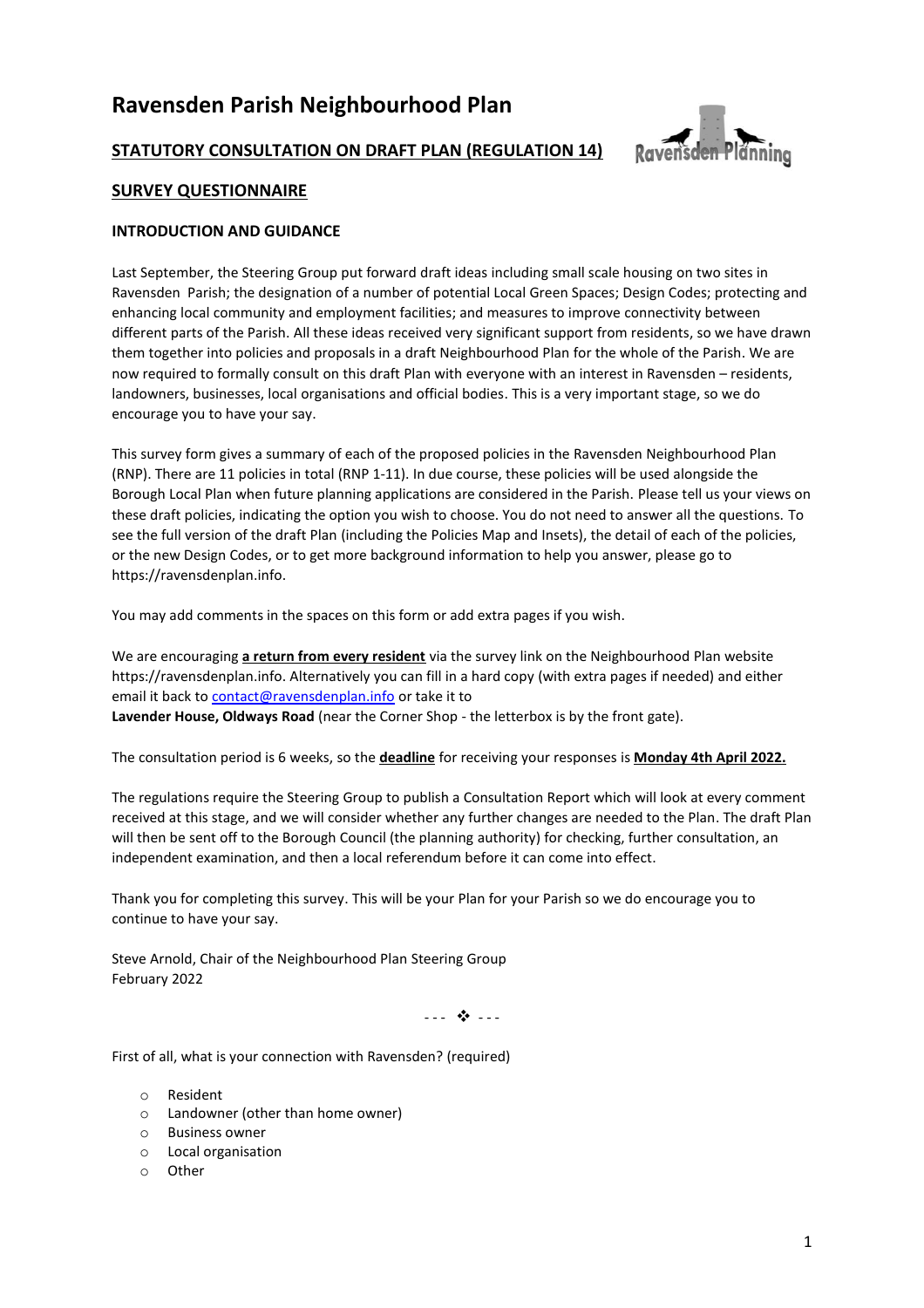# **Policy RNP1: Cleat Hill/Mowsbury Special Policy Area**

Within the area shown on the Policies Map Inset for Cleat Hill/Mowsbury, there are detailed requirements for the siting, design and landscaping of new development to protect and enhance local character.

- o Agree
- o Neutral
- o Disagree

Comments (if any):

#### **Policy RNP2: Ravensden Park and Country Park Extension**

The Plan sets out guidelines for future planning applications for this new housing development area and the extension to the country park, and to ensure integration of the site into the wider area.

- o Agree
- o Neutral
- o Disagree

Comments (if any):

# **Policy RNP3: Land adjoining Willow Farm, Butler Street**

As shown on the Policies Map Inset for Ravensden Crossroads, this site is proposed for 10-15 new dwellings. The policy requires the developer to show how local needs are to be accommodated, and contains detailed site-specific requirements for the site.

- o Agree
- o Neutral
- o Disagree

Comments (if any):

#### **Policy RNP4: Barns next to Cleat Hill Farm**

As shown on the Policies Map Inset for Cleat Hill/Mowsbury, this proposal is for the sensitive conversion of these barns to residential use. The Plan sets out detailed requirements, including the need for a new vehicle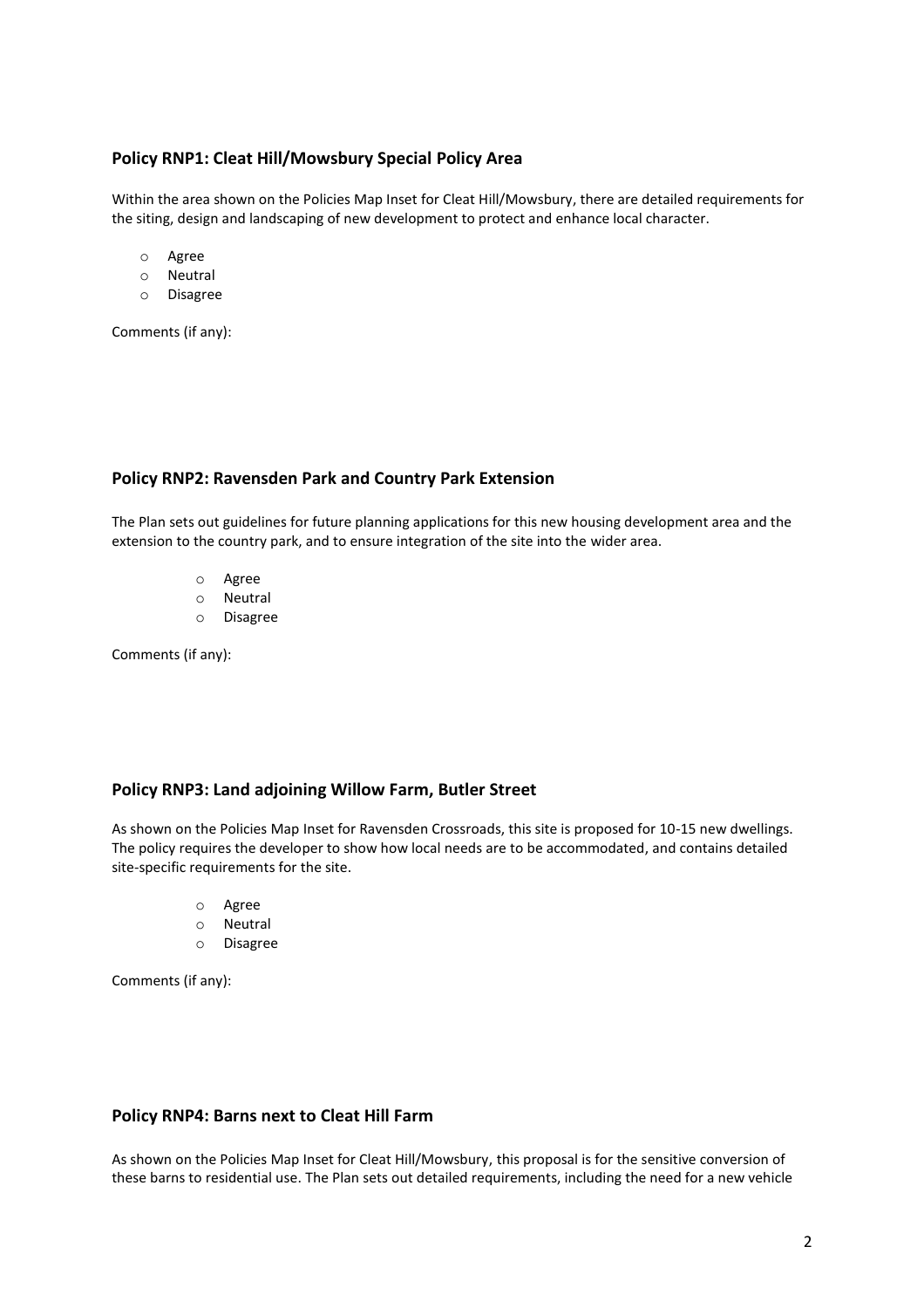access away from the Listed farmhouse; measures to ensure there is a landscape buffer around the site; restrictions aimed at minimising visual impacts; and the need to protect the historical importance of the wider site.

- o Agree
- o Neutral
- o Disagree

Comments (if any):

# **Policy RNP5: Development Design and Sustainability Principles**

This policy contains detailed measures to encourage all planning applications to follow best practice in design and sustainability (including energy efficiency), and to take the Ravensden Design Codes into account.

- o Agree
- o Neutral
- o Disagree

Comments (if any):

## **Policy RNP6: Local Greenspace**

This policy designates the following sites as Local Green Space as shown on the Policies Map and Insets, and gives them extra protection from development:

Charity Field; All Saints Churchyard; Green Lane (between the seasonal gates); Northfields woodland; and Mowsbury Hill Fort, orchard and meadow. (Note: the School playing field is already designated as Local Green Space in the Borough Local Plan 2030).

- o Agree
- o Neutral
- o Disagree

Comments (if any):

#### **RNP7: Heritage Assets**

A policy to protect our listed buildings and their settings and other features of conservation interest (see Appendix 2 of the Plan for more details of our heritage assets).

o Agree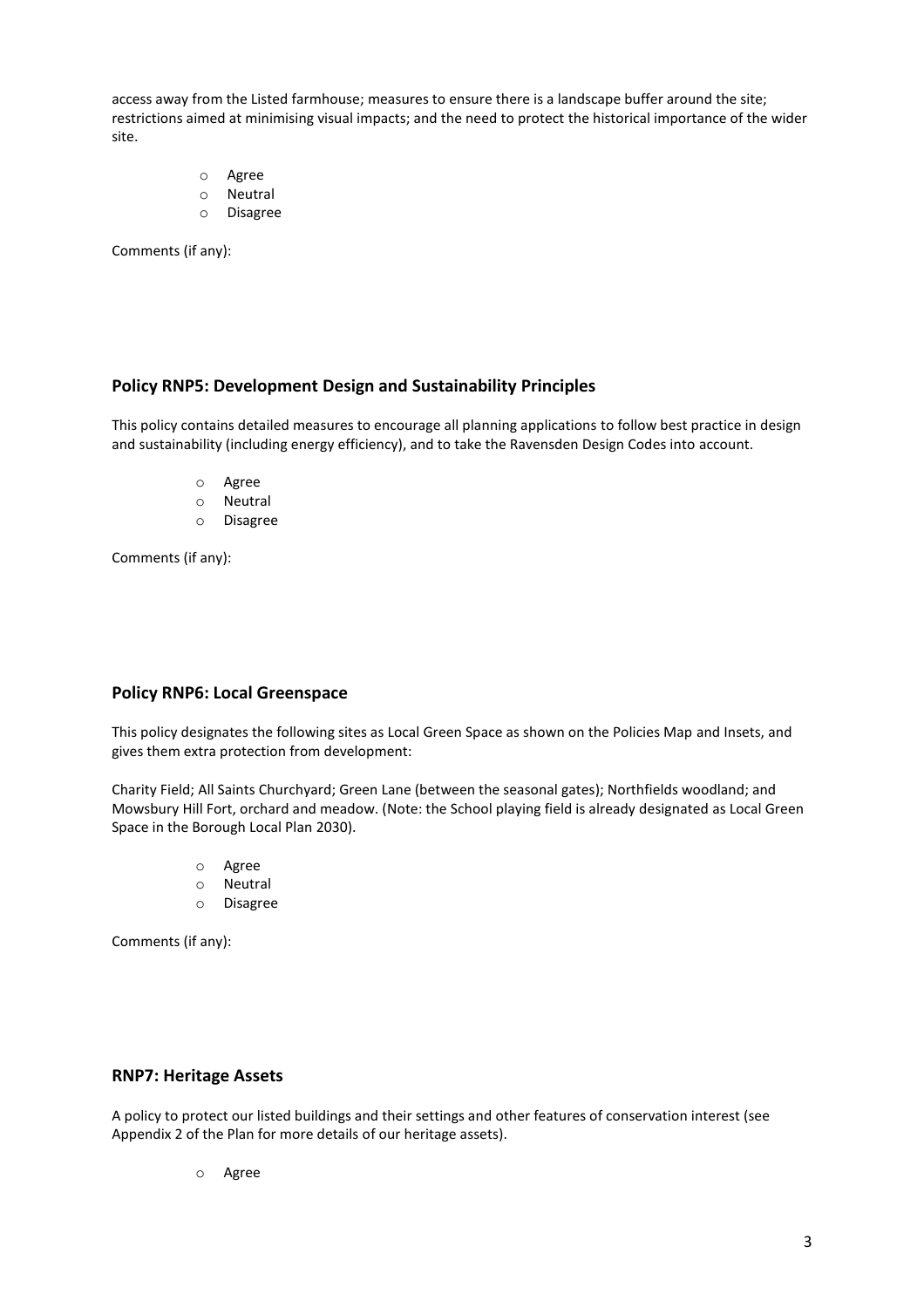- o Neutral
- o Disagree

Comments (if any):

## **RNP8: Protecting Existing Community Facilities**

A policy which seeks to protect a number of community assets– the Primary School, the Village Hall, All Saints Church, Mowsbury Golf Course, the Corner Shop, and the Horse & Jockey public house.

- o Agree
- o Neutral
- o Disagree

Comments (if any):

## **RNP9: New Community Facilities**

This policy sets out detailed criteria for the location and design of any new community facilities, and to minimise their impacts.

- o Agree
- o Neutral
- o Disagree

Comments (if any):

# **RNP10: East West Rail**

If East-West Rail is built across the Parish (despite local opposition), this policy sets out very detailed measures to mitigate the worst impacts of the scheme (both during construction and when operating) which the Secretary of State should take into account when deciding on this Nationally Significant Infrastructure Project.

- o Agree
- o Neutral
- o Disagree

Comments (if any):